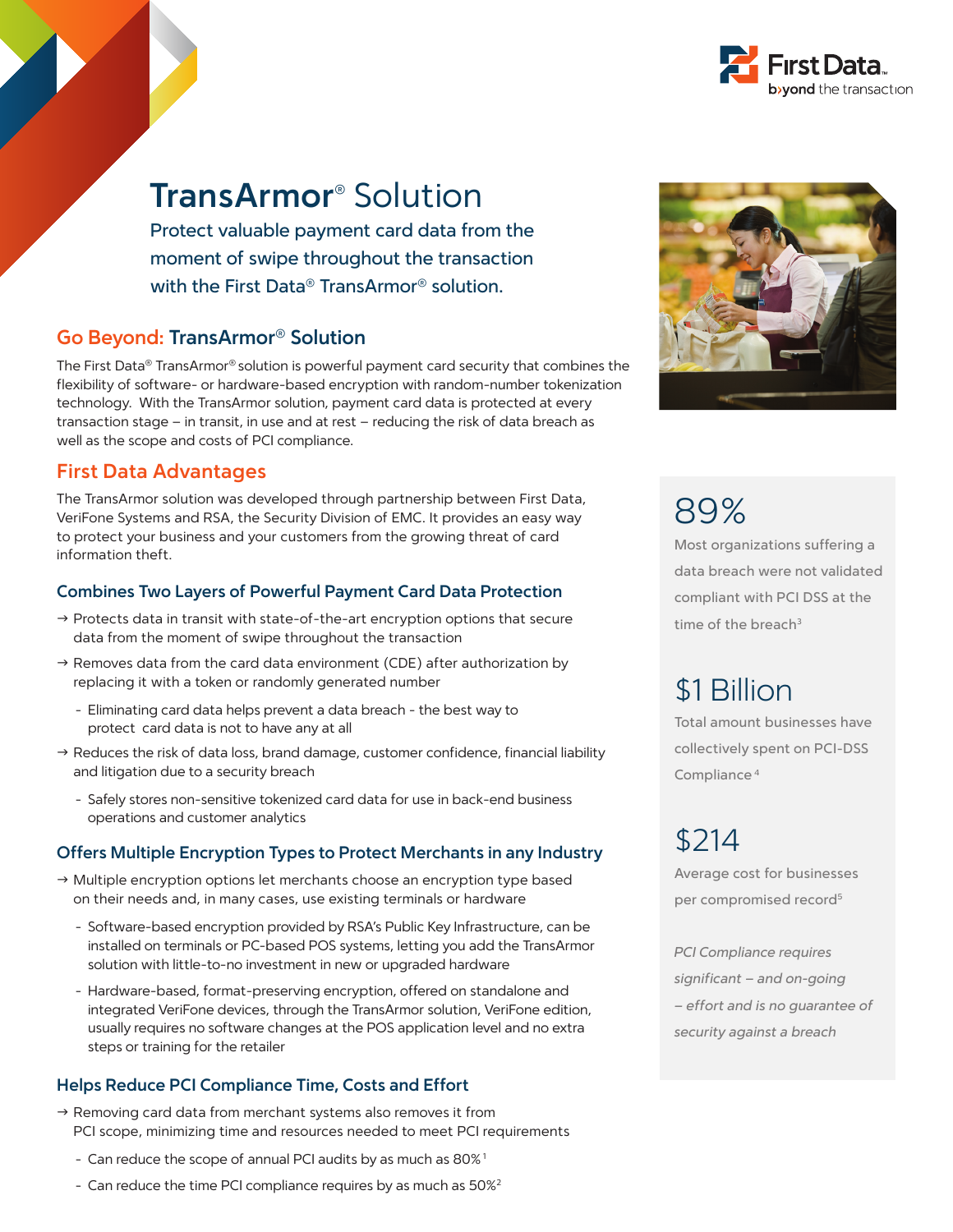

## **Dual-Layered Payment Card Security**

While encryption protects payment card data with an algorithm and a secret key, tokenization is the critical second security layer that completely eliminates card data from the environment, replacing it with a random-number token. Tokens are useless to criminals yet remain in the format of payment card data so merchants can carry out existing processes. Tokens also retain the business advantage of card data for analyzing customer buying behavior. This dual-layered security solution protects payment card data from the moment of initial capture through the entire payment process.

### **How the TransArmor Solution Works**



- **1.** Consumer presents card to merchant POS
- **2.** Card data is encrypted and transmitted to First Data front-end
- **3.** First Data front-end decrypts the data payload
- **4.** Card data is sent to issuing bank for authorization and, in parallel, tokenized
- **5.** Token is paired with authorization response and sent back to the merchant
- **6.** Merchant stores token instead of card data in their environment and uses token for subsequent business processes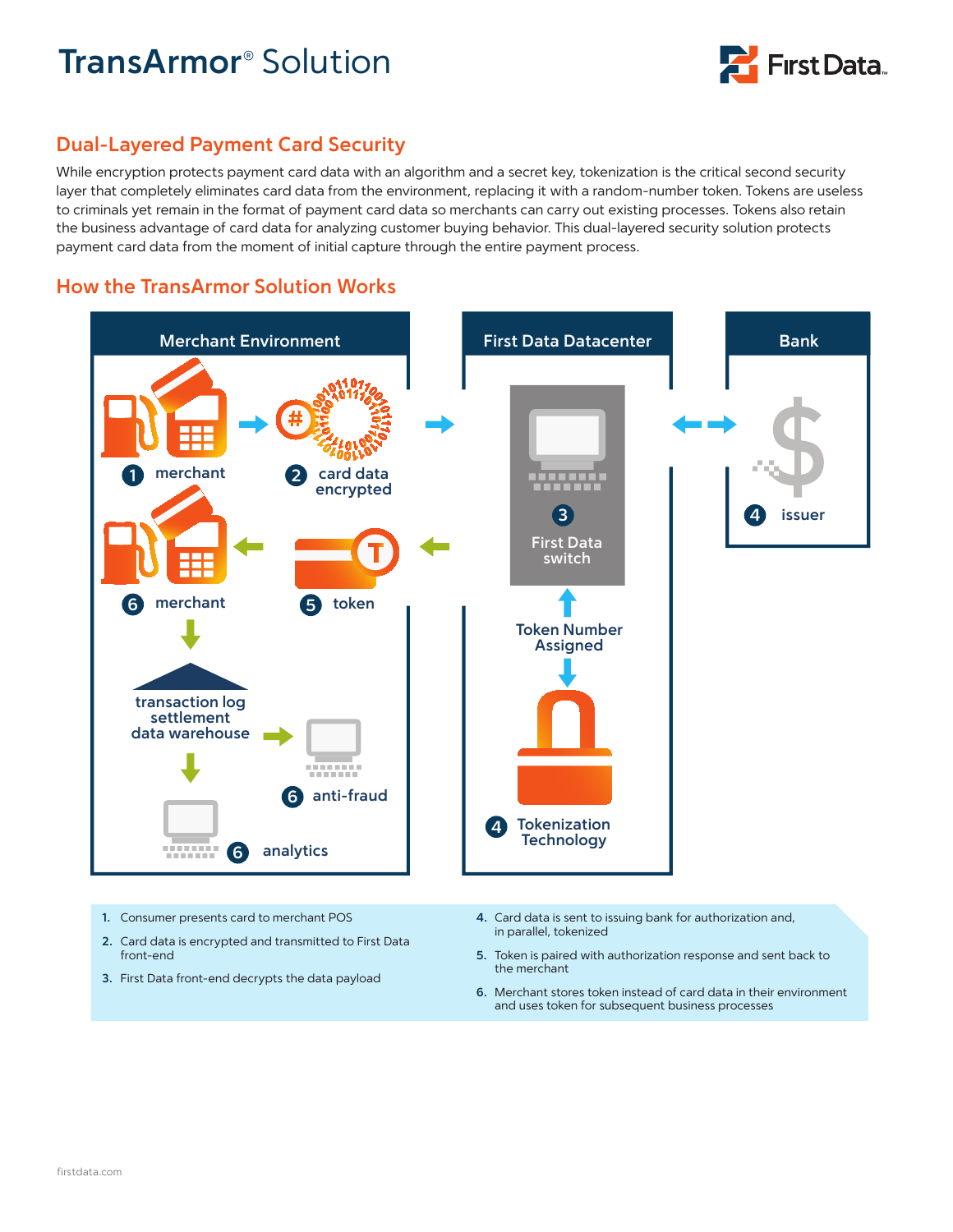

## **Multi-Pay Tokens**

The TransArmor solution includes the Multi-Pay Token option to support businesses that need to submit a financial transaction in a card-not-present situation. These tokens are unique to each merchant that uses them and are stored in place of the primary account number (PAN). With these tokens, merchants can initiate new or recurring payments within their own environment instead of using the original card number.

- $\rightarrow$  Valuable for eCommerce and card-not-present environments
- $\rightarrow$  Supports all businesses that rely on the ability to submit a sale transaction without card being present
- $\rightarrow$  Can be used for refunds and credits
- $\rightarrow$  Tokens let merchants track buying patterns for sales trending and marketing/loyalty programs while remaining PCI compliant

## **How TransArmor Works in a Card Not Present Environment**



- **1.** Card data is keyed into payment page/IVR. If e-Wallet technology is used, a consumer token can be used to initiate a new transaction
- **2.** PAN is encrypted using session encryption and sent to First Data
- **3.** Encrypted session is received at First Data datacenter
- **4.** Card number is passed to bank for authorization and SafeProxy server for tokenization
- **5.** Authorization and Multi-Pay Token are returned to the merchant
- **6.** Multi-Pay Token is stored in place of the card number in all places
- **7.** New financial transactions including sales, adjustments, refunds and settlement use the Multi-Pay Token instead of the PAN